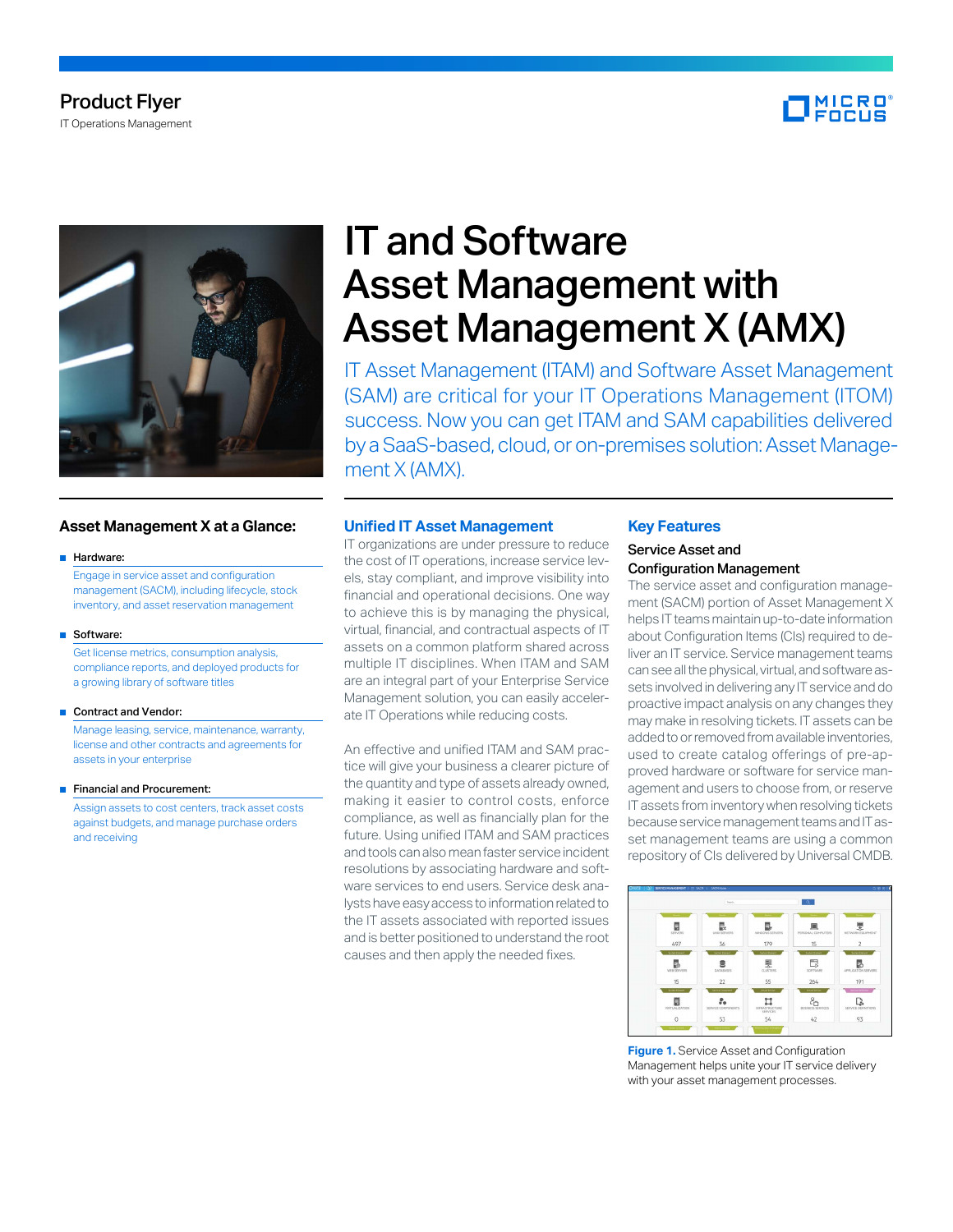# Software Asset Management

No one likes unexpected expense or fines around software usage. Organizations need to manage software licensing across all IT platforms to moderate licensing costs and reduce the risk of non-compliance. The Software Asset Management entitlement for Asset Management X (AMX) uses Universal Discovery to collect the installed software both on-premises and in the cloud, and capture the environment on which it is installed (e.g., hardware, virtualization, or clusters). Asset Management X then calculates the software license entitlements that are needed and compares it to the actual software entitlements to deliver clear compliance reports for vendors and software titles. Software compliance is calculated for:

- Microsoft Windows Server
- Microsoft SQL Server
- Microsoft Office 365
- Oracle Database with Options and Management Packs
- IBM through IBM License Management Tool (ILMT)/BigFix integration with Universal Discovery
- VMware including vCloud, vRealize, and vSphere Suite as well as individual components

The SAM library of supported vendors and software titles is constantly growing too, giving you a more complete picture of your installed software. Using Software Asset Management delivered by AMX can help your organization avoid unpleasant surprises when it comes to your software usage and compliance.

#### Contract and Vendor Management

The Contract and Vendor Management portions of Asset Management X helps your organization gain control over the number, variety, and complexity of IT asset contracts. This solution simplifies and automates contract management processes—throughout the asset



**Figure 2.** Software Asset Management (SAM) helps you stay compliant.

|                               |                                            |                       |                                                                             | <b>OESSE</b>                           |                         | SERVICE MANAGEMENT   = CONTRACT MANAGEMENT | HOME CONTRACTS             | Q B B   Q Dang fan   -                          |
|-------------------------------|--------------------------------------------|-----------------------|-----------------------------------------------------------------------------|----------------------------------------|-------------------------|--------------------------------------------|----------------------------|-------------------------------------------------|
|                               |                                            |                       |                                                                             |                                        |                         | Search.                                    | Q.                         |                                                 |
|                               |                                            |                       |                                                                             |                                        |                         |                                            |                            |                                                 |
|                               |                                            |                       |                                                                             |                                        |                         | Expire in eest 3 month<br>Expressed month. | Suspended                  | Effective next month                            |
|                               |                                            |                       |                                                                             |                                        |                         |                                            |                            |                                                 |
|                               |                                            |                       |                                                                             |                                        |                         | 10<br>4                                    | 0                          | $\circ$                                         |
|                               |                                            |                       |                                                                             |                                        |                         |                                            |                            |                                                 |
| ORSSE                         | SERVICE MANAGEMENT   = CONTRACT MANAGEMENT |                       |                                                                             | HOME                                   | <b>CONTRACTS</b>        |                                            | Q @ @   Q Dang Yan         |                                                 |
| CONTRACT                      | 10087: Lot HP - DSI-T - 9J                 |                       |                                                                             |                                        |                         |                                            |                            |                                                 |
| $\leftarrow$ Back<br>$\infty$ | Swe @ Conmerts @ Start Discussion          |                       | More v                                                                      |                                        |                         |                                            |                            |                                                 |
| Active<br>$\sum$ Execute      | ۰                                          |                       | Kenze central, Cloudy mobile and monge all agreed goals.                    |                                        |                         |                                            | $\rightarrow$ close $\sim$ |                                                 |
| General                       | - Contract details                         |                       |                                                                             |                                        |                         |                                            |                            |                                                 |
| Workfilms                     | Navia                                      | * Lot HP - DSI-T - 9J |                                                                             |                                        | Contract hipe           | Purchase                                   |                            |                                                 |
| <b>Related contracts</b>      | Contract manbe                             | * CTRODOSSSNe         |                                                                             |                                        | Administrator           | - Select an item                           | v B                        |                                                 |
| Terms and Conditions          | Vendor                                     | * Hewlett Packard     |                                                                             | $-1$                                   | Vendor contact          | - Select an item                           | $~\vee~$ 13                |                                                 |
| Finance                       | Effective from                             | * 06/16/2017          |                                                                             | 薩                                      | Expires on              | 05/16/2021                                 | $\overline{18}$            |                                                 |
| Discussions                   | Parent contract                            | Lot HP - Contract     |                                                                             | $x - 1$<br>e                           | <sup>[]</sup> Suspended |                                            |                            |                                                 |
| History.                      | Description                                | $B =$                 | $O7552 + O$                                                                 | SERVICE MANAGEMENT                     | VENDOR MANAGEMENT       | <b>VENDORS</b>                             | <b>BRAND</b>               | Q @ @   Q Zhang Yan                             |
|                               |                                            |                       |                                                                             |                                        |                         |                                            |                            |                                                 |
|                               |                                            | $\overline{z_{\ell}}$ |                                                                             |                                        |                         |                                            |                            |                                                 |
|                               | Close code                                 | Шs                    |                                                                             | * New @ Details C Refresh IIII Columns | More -                  |                                            |                            | COMPANY                                         |
|                               | $~\vee~$ Payment                           | 5                     | Name                                                                        | <b>DUNS</b> number                     | Code                    | <b>Headquarters</b>                        |                            | >   11013; Canon Business Solutions             |
|                               | Contract price                             | 200                   | (C) Illi Canon Business                                                     | 071619878                              | CAJ                     |                                            |                            | Ein @ Dinni 2 Edit                              |
|                               | Currency                                   | s<br>EUR              | [1] Vit International Bus., 001568083                                       |                                        | me                      |                                            |                            | Adies : Adies<br>$\bullet$<br>-0-0<br>> CAUTION |
|                               | Payment terms                              |                       | <b>DAUTE</b>                                                                |                                        | DLT                     |                                            |                            |                                                 |
|                               | <b>Dat casts</b>                           |                       | $\Box$ in the                                                               | 097467148                              | ENC                     |                                            |                            | $~\vee$ Details                                 |
|                               |                                            |                       | $\Box$ in 1900                                                              | 700534780                              | TIER                    |                                            |                            | Logi-                                           |
|                               |                                            |                       | T I'll AunoDesk                                                             | 069701282                              | <b>ADSK</b>             |                                            |                            | Name<br>Canon Business Solutions                |
|                               |                                            |                       | 口 riv Dell                                                                  | 860408592                              | DELL                    |                                            |                            | DUNS number<br>071679878                        |
| Figure 3.                     |                                            |                       | □ it Adabe                                                                  | 102096559                              | ADBE                    |                                            |                            | Code<br>CAJ                                     |
|                               |                                            |                       | 口 市 548                                                                     |                                        | 588                     |                                            |                            | Company type                                    |
| Contract and vendor           |                                            |                       | <sup>2</sup> Til Google                                                     | 060902413                              | 0006<br>cei             |                                            |                            | Headquarters                                    |
| management in                 |                                            |                       | $\Box$ ill Corel<br><sup>2</sup> ill Oracle                                 | 005536698                              | ORCL                    |                                            |                            | Phone<br>Web site                               |
| AMX simplifies                |                                            |                       | <b>D</b> Vs Red Hat                                                         | 989781836                              | RHT                     |                                            |                            |                                                 |
|                               |                                            |                       | <sup>2</sup> in Amazon.com                                                  | <b>BRAZASSIO</b>                       | AMZN                    |                                            |                            |                                                 |
| the complexities              |                                            |                       | T ilk Microsoft                                                             | CITICSARVA                             | NSFT                    |                                            |                            |                                                 |
| of managing                   |                                            |                       | <sup>2</sup> ift Symantes                                                   | 064696941                              | SYMC                    |                                            |                            |                                                 |
| vendor contracts.             |                                            |                       | T. L. (f) Hewlett Packard  009122532<br>1 records selected   19 total items |                                        | <b>HFO</b>              |                                            |                            |                                                 |
|                               |                                            |                       |                                                                             |                                        |                         |                                            |                            |                                                 |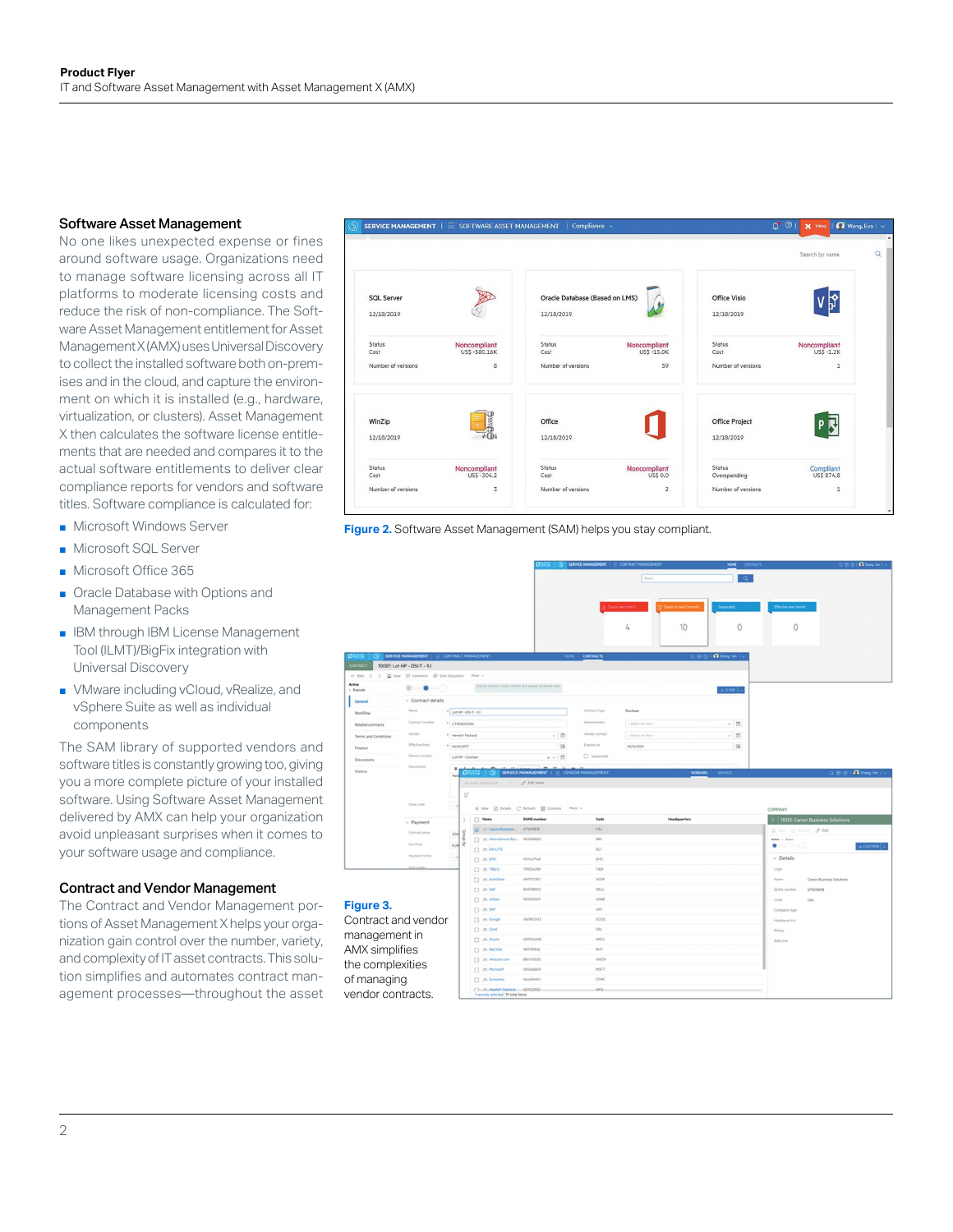lifecycle, from request and procurement to retirement. The tool works in conjunction with accounting and enterprise resource planning (ERP) software to help reduce over-purchasing of assets and maintain compliance with contracts. Additionally, you can track your vendors and associated contracts and get notified when contracts expire to return leased assets or renew contracts in a timely manner. Using Contract and Vendor Management, you can help control asset costs, avoid unnecessary expenses, and be compliant with your existing vendor contracts.

# Financial Management

The Financial Management solution makes it easy to track costs associated with every asset at every stage in its lifecycle, including expenses related to capital and operations. You can easily assign values to assets, track costs by budget centers or lines, and run net value simulations on your hardware and software assets. Having accurate costs associated with assets and assigning them to budget centers and projecting depreciation helps individual departments more accurately project replacement costs, as well as allows asset managers better insights into the total value and costs of their hardware, software, and other assets.

#### Procurement Management

With the procurement capabilities, you can create vendor catalogs of their offerings and publish as a catalog for a more standardized approach to the procurement process for your service desk and end users. Additionally, you can manage purchase orders for assets and their individual purchase order lines for better transparency into costs and the purchasing process. And when the asset arrives, you can create receiving slips that automatically moves the asset into stock inventory for a unified approach to procurement and stock inventory management.

|                           | $\Box$                              | SERVICE MANAGEMENT $\vert \equiv$ VENDOR MANAGEMENT     |             | <b>BRANDS</b><br><b>VENDORS</b> | Q @ @   <b>Q</b> Zhang, Yan   v                           |  |  |
|---------------------------|-------------------------------------|---------------------------------------------------------|-------------|---------------------------------|-----------------------------------------------------------|--|--|
|                           | No views defined yet / 2 Edit views |                                                         |             |                                 |                                                           |  |  |
| $\sqrt{2}$                |                                     |                                                         |             |                                 |                                                           |  |  |
|                           |                                     | * New <b>Details</b> C Refresh <b>EE</b> Columns More ~ |             |                                 |                                                           |  |  |
|                           |                                     |                                                         |             |                                 | COMPANY                                                   |  |  |
| $\mathcal{P}$<br>Croup by | $\Box$ Name                         | <b>DUNS</b> number                                      | Code        | <b>Headquarters</b>             | >   11013: Canon Business Solutions                       |  |  |
|                           | Canon Business  071619878           |                                                         | CAJ         |                                 | $\Box$ Save $\ominus$ Discard $\oslash$ Edit              |  |  |
|                           | T ## International Bus 001368083    |                                                         | <b>IBM</b>  |                                 | Active > Active                                           |  |  |
|                           | <b>DA-LITE</b>                      |                                                         | DLT         |                                 | $\bullet$ $\circ$ $\circ$<br>$\rightarrow$ CAUTION $\sim$ |  |  |
|                           | $\Box$ $\dot{m}$ EMC                | 097447148                                               | EMC         |                                 | $~\vee~$ Details                                          |  |  |
|                           | $\Box$ $\hat{m}$ TIBCO              | 799534789                                               | TIBX        |                                 | Logo                                                      |  |  |
|                           | T # AutoDesk                        | 069701282                                               | ADSK        |                                 | Name<br>Canon Business Solutions                          |  |  |
|                           | $\Box$ $\otimes$ Dell               | 869498592                                               | <b>DELL</b> |                                 | DUNS number<br>071619878                                  |  |  |
|                           | □ 命 Adobe                           | 102096559                                               | ADBE        |                                 | Code<br>CAJ                                               |  |  |
|                           | □ 命 SAP                             |                                                         | SAP         |                                 | Company type                                              |  |  |
|                           | T ift Google                        | 060902413                                               | GOOG        |                                 | Headquarters                                              |  |  |
|                           | □ m Corel                           |                                                         | CRL         |                                 | Phone                                                     |  |  |
|                           | <sup>1</sup> The Oracle             | 005536698                                               | ORCL        |                                 | Web site                                                  |  |  |
|                           | <b>T</b> ift Red Hat                | 989781836                                               | RHT         |                                 |                                                           |  |  |
|                           | □ 命 Amazon.com                      | 884745530                                               | AMZN        |                                 |                                                           |  |  |
|                           | <b>Microsoft</b>                    | 081466849                                               | MSFT        |                                 |                                                           |  |  |
|                           | T in Symantec                       | 064696941                                               | SYMC        |                                 |                                                           |  |  |
|                           | Hewlett Packard                     | 009122532                                               | HPO.        |                                 |                                                           |  |  |

**Figure 4.** Vendor management in AMX makes managing the vendors of your assets easier.

| SERVICE MANAGEMENT   = PROCUREMENT MANAGEMENT |                                   |                                | Vendor Catalogs » |                   |                          | $Q \bigoplus Q$   DEV | $\Omega$ suite-admin, s. $\sim$ $\sim$ |  |  |
|-----------------------------------------------|-----------------------------------|--------------------------------|-------------------|-------------------|--------------------------|-----------------------|----------------------------------------|--|--|
| <b>VENDOR CATALOG</b>                         | 16613: HP Laptop                  |                                |                   |                   |                          |                       |                                        |  |  |
| Save<br>$\leftarrow$ Back                     | Comments                          |                                |                   |                   |                          |                       |                                        |  |  |
| General                                       | $\vee$ Vendor catalog items       |                                |                   |                   |                          |                       |                                        |  |  |
| <b>Vendor catalog items</b>                   | New                               | <b>EE</b> Columns<br>C Refresh |                   |                   |                          |                       |                                        |  |  |
| <b>Discussions</b>                            | $\Box$ Id                         | Title                          | Vendor catalog    | <b>Brand</b>      | Asset model              | List price            | Currency                               |  |  |
| History                                       | 76614                             | HP ZBOOK 15                    | HP Laptop         | H <sub>2</sub> HP | HP ZBook 15              | 3250                  | USD(\$)                                |  |  |
|                                               | 17101                             | HP EliteBook 850               | HP Laptop         | :TUHP             | HP EliteBook 850         | 2000                  | USD(\$)                                |  |  |
|                                               | 17103<br>π                        | HP EliteBook Folio 9470m       | HP Laptop         | <b>ITU HP</b>     | HP EliteBook Folio 9470m | 1500                  | USD(\$)                                |  |  |
|                                               |                                   |                                |                   |                   |                          |                       |                                        |  |  |
|                                               | 1 record selected 1 3 total items |                                |                   |                   |                          |                       |                                        |  |  |

**Figure 5.** Procurement management in AMX helps accelerate procurement processes.

# **More Efficient Enterprise Service Management**

Unifying ITAM and SAM into the same platform as your Service Management solution allows individual teams to work from a common set of data. Service desk agents can fulfill service requests for hardware from a common catalog of assets from approved vendors, inventory can be assigned and tracked when it arrives in shipping and added to stock, and assigning software licenses to users can automatically be counted against license agreements. Service management becomes more efficient, service requests are fulfilled quicker, and asset inventory and costs are tracked and assigned to budgets.